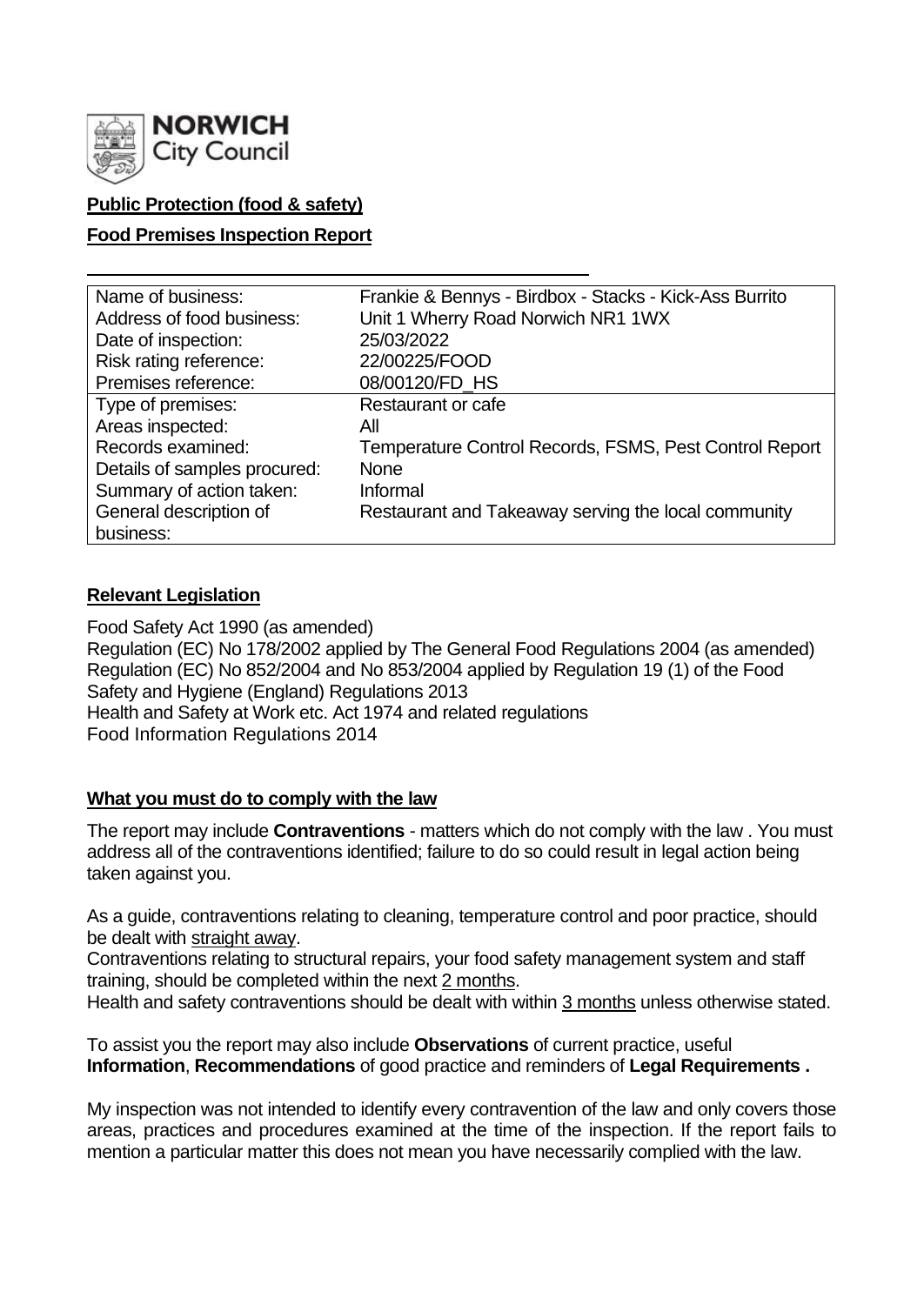# **FOOD SAFETY**

#### **How we calculate your Food Hygiene Rating:**

The food safety section has been divided into the three areas which you are scored against for the hygiene rating: 1. food hygiene and safety procedures, 2. structural requirements and 3. confidence in management/control procedures. Each section begins with a summary of what was observed and the score you have been given. Details of how these scores combine to produce your overall food hygiene rating are shown in the table.

| <b>Compliance Area</b>                     |          |    |           | <b>You Score</b> |               |    |           |    |                          |  |  |
|--------------------------------------------|----------|----|-----------|------------------|---------------|----|-----------|----|--------------------------|--|--|
| <b>Food Hygiene and Safety</b>             |          |    |           | 0                | 5             | 10 | 15        | 20 | 25                       |  |  |
| <b>Structure and Cleaning</b>              |          |    |           | $\Omega$         | 5             | 10 | 15        | 20 | 25                       |  |  |
| Confidence in management & control systems |          |    |           | $\overline{0}$   | 5             | 10 | 15        | 20 | 30                       |  |  |
|                                            |          |    |           |                  |               |    |           |    |                          |  |  |
| <b>Your Total score</b>                    | $0 - 15$ | 20 | $25 - 30$ |                  | $35 - 40$     |    | $45 - 50$ |    | > 50                     |  |  |
| <b>Your Worst score</b>                    | 5        | 10 | 10        |                  | 15            |    | 20        |    | $\overline{\phantom{a}}$ |  |  |
|                                            |          |    |           |                  |               |    |           |    |                          |  |  |
| <b>Your Rating is</b>                      | 5        | 4  | 3         |                  | $\mathcal{P}$ |    |           |    | $\overline{0}$           |  |  |

Your Food Hygiene Rating is 5 - a very good standard



# **1. Food Hygiene and Safety**

Food Hygiene standards are excellent. You demonstrated full compliance with legal requirements. You have safe food handling practices and procedures and all the necessary control measures to prevent cross-contamination are in place. **(Score 0)**

## Contamination risks

**Observation** I was pleased to see you were able to demonstrate effective controls to prevent cross-contamination.

**Recommendation** Using silicone mats as board stabilisers is more hygienic than damp paper towel. I recommend you revert back to this method.

#### Hand-washing

**Observation** I was pleased to see hand washing was well managed.

#### Personal Hygiene

**Observation** I was pleased to see that standards of personal hygiene were high.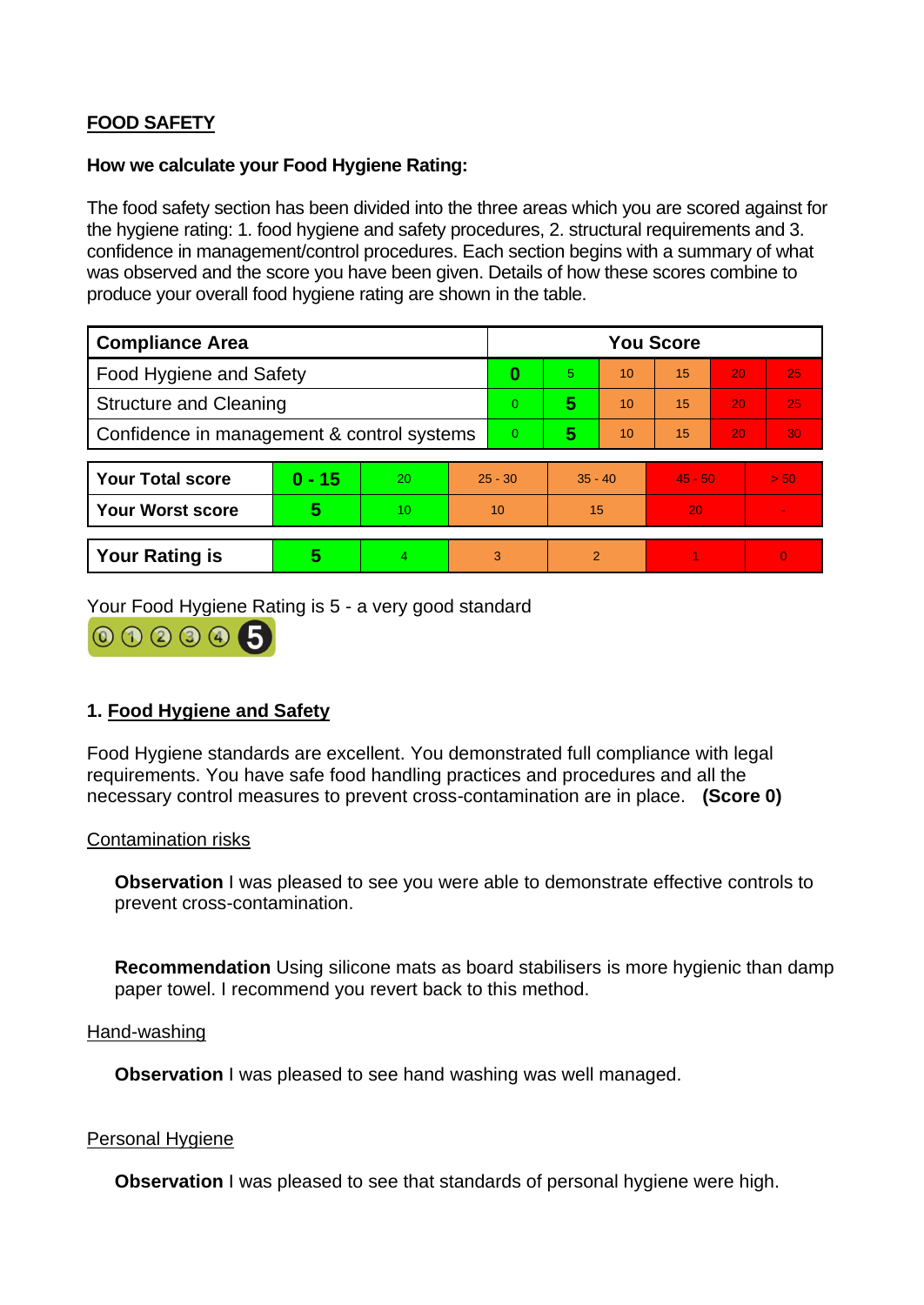## Temperature Control

**Observation** I was pleased to see you were able to limit bacterial growth and/or survival by applying appropriate temperature controls at points critical to food safety and that you were monitoring temperatures.

## Poor Practices

**Recommendation** The use of damp paper as a board stabiliser may result in conditions on the underside of the board becoming conducive to mould growth.

## **2. Structure and Cleaning**

The structure facilities and standard of cleaning and maintenance are all of a good standard and only minor repairs and/or improvements are required. Pest control and waste disposal provisions are adequate. The minor contraventions require your attention. **(Score 5)**

## Cleaning of Structure

**Contravention** The following items were dirty and require more frequent and thorough cleaning:

- floor wall junctions
- around equipment feet
- behind and under equipment
- Underside of soap dispensers

It was noted that the area behind the pizza oven is hard to access for cleaning and maintenance due to the layout and position of other equipment alongside and opposite. It is recommended that the layout be reviewed during the proposed refurbishment later this year.

## Cleaning of Equipment and Food Contact Surfaces

**Observation** You had dedicated equipment for the preparation of raw and ready-to-eat foods.

## Maintenance

**Contravention** The following had not been suitably maintained and must be repaired or replaced:

- blocked drainage to hand wash basin in the main kitchen area
- warped door film to microwave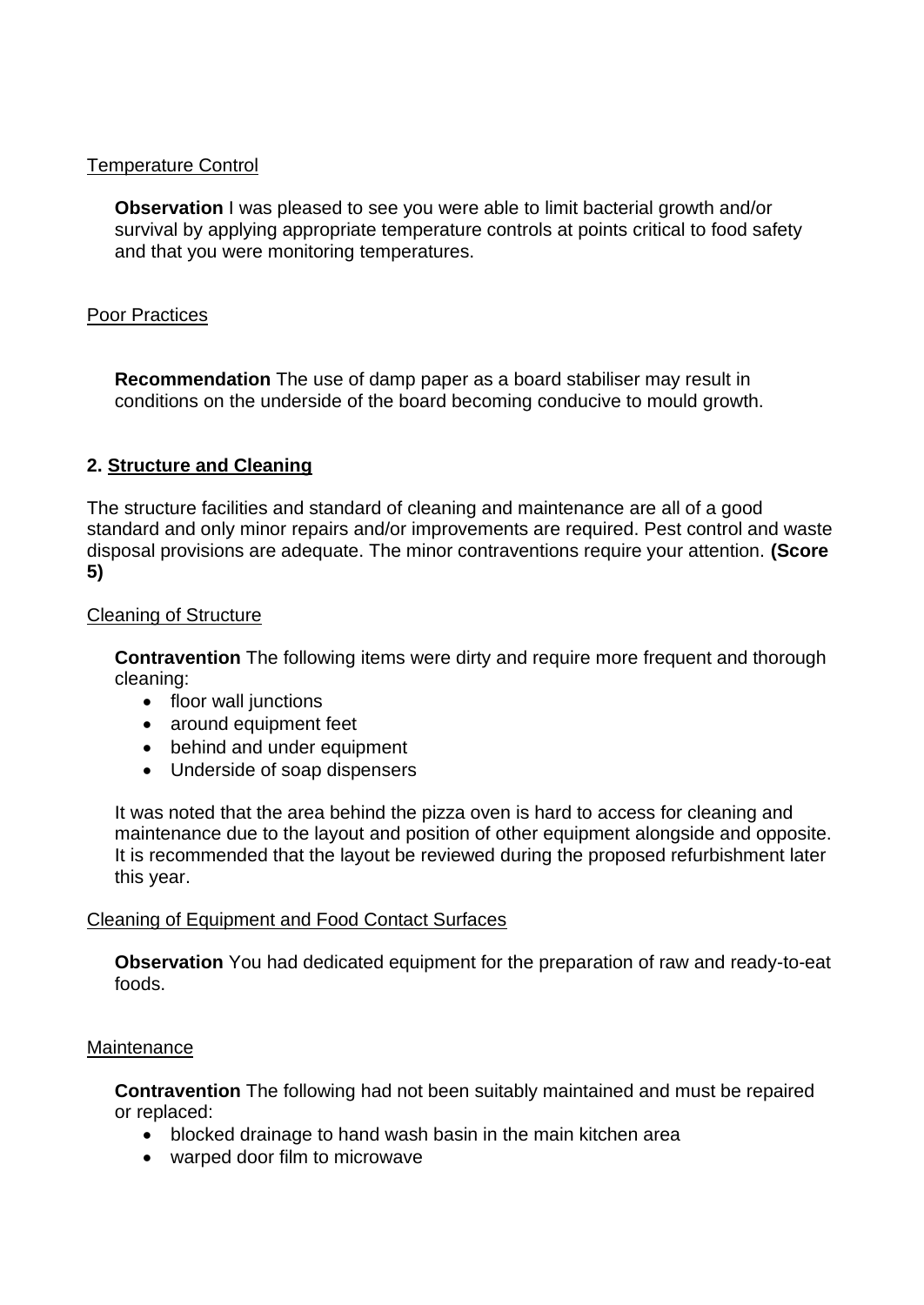#### Facilities and Structural provision

**Observation** I was pleased to see the premises had been well maintained and that adequate facilities had been provided.

## Pest Control

**Observation** You have a pest control contract in place and there is no evidence of pest activity on the premises.

# **3. Confidence in Management**

A food safety management system is in place and you demonstrate a very good standard of compliance with the law. You have a good track record. There are some minor contraventions which require your attention.Your records are appropriate and generally maintained. Your staff are suitably supervised and trained. You have a good track record. There are some minor contraventions which require your attention. **(Score 5)**

Type of Food Safety Management System Required

**Observation** Your SFBB/food safety management system was in place and working well. I was confident you had effective control over hazards to food.

**Observation** You were date labelling perishable foods appropriately and could demonstrate effective control over food spoilage organisms.

**Observation** You had colour-coded equipment and effective separation between raw and ready-to-eat food at all stages in your operation.

**Observation** You were monitoring (and recording) the temperatures of your fridges and freezers as well as the temperature of cooked/hot-held food and could demonstrate effective systems for controlling bacterial growth and survival.

**Recommendation**: It is recommended that you use your probe thermometer to check the core temperature of foods in the various fridges to ensure the food is being held at less that 8°C. Currently you rely on the accuracy of the dial on the equipment which records the air temperature within the fridge. this could be recorded on your charts by highlighting the reading in some way.

## **Traceability**